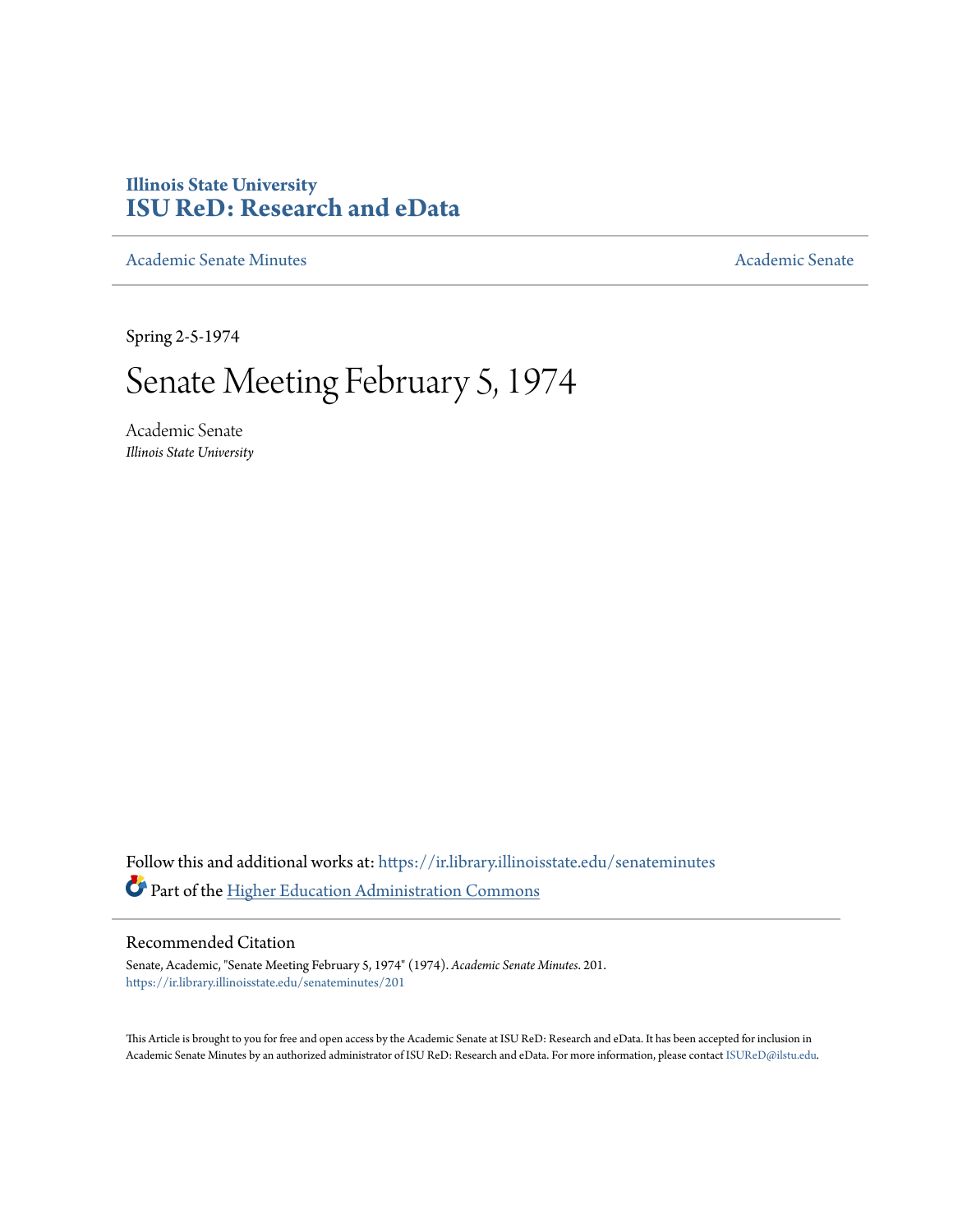Appendix J - I

EXECUTIVE COMMITTEE

Stevenson 408  $8:00 - 9:40 p.m.$ Meeting No. 9

February 5, 1974

Members Present: President Hudig, Ms. Clifton, Mr. Edwards, Mr. Hicklin, Mr. Merker, Ms. McMillan, Mr. Sutherland, Mr. Tarrant, Mr. Wissmiller. Visitors: Ms. Robbins, Vidette; Mr. Farthing, University Report.

The Chairman welcomed Andy Wissmiller as the new student member of the Executive Committee.

The Academic Plan was placed on the agenda as an information item.

Appointments to the Council for Teacher Education was put on the agenda as an action item. Mr. Hicklin explained the background of the movement for revision in the membership. He stated that Mr. Madore should be commended for his attempt to get the representative base of the Council widened as the Teacher Certification Board has suggested.

The Oropping of the Bachelor of Science in Education Degree in Certain Departments was put on the agenda as an action item.

The University Union Hoard Codification, as revised by the Rules Committee, was put on the agenda as an action item.

Revisions in the Academic Senate ByLaws regarding the date of the election was placed on the agenda as an action item.

The Oissolution of the Housing Committee was placed on the agenda as an action item.

The Cooperative Graduate Program in Agriculture was put on the agenda as an information item.

The Council on University Studies ByLaws was placed on the agenda as an action item.

A discussion of the letter from William Frinsko was held. (See attached copy and response from the Chairman). The point was made that money alloted for a certain purpose, as *in* the case of the parity money, cannot legally be spent in another manner. The figure of  $\frac{1}{4}$ , 480, 434 for salary adjustments was questioned, since some members believed that that figure also included money for civil service increases. A motion (Mr. Tarrant, Mr. Merker) to send Mr. Frinsko's letter to the *Joint* University Advisory Council for their considaration was approved.